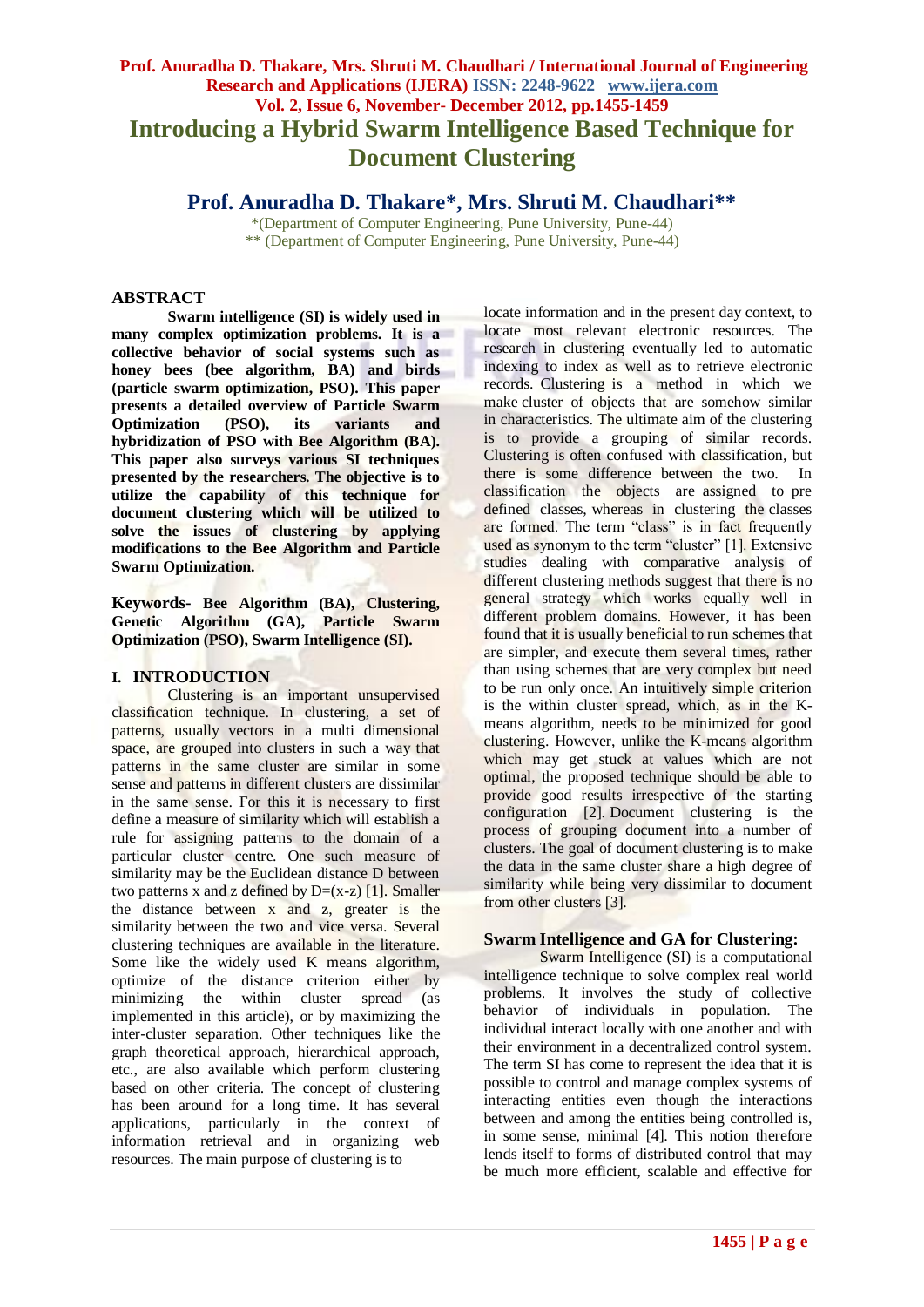large, complex systems. The underlying features of SI are based on observations of social insects. Ant colonies and beehives, for example, have the interesting property that large numbers of them seem to conduct their affairs in a very organized way with seemingly purposeful behavior that enhances their collective survival. Swarm intelligence, as demonstrated by natural biological swarms, has numerous powerful properties desirable in many engineering systems, such as network routing [5]. Swarm Intelligence (SI) is the property of a system whereby the collective behaviors of (unsophisticated) agents interacting locally with their environment cause coherent functional global patterns to emerge. SI provides a basis with which it is possible to explore collective (or distributed) problem solving without centralized control or the provision of a global model.

Genetic Algorithms are a family of computational models inspired by evolution. These algorithms encode a potential solution to a specific problem on a simple chromosome-like data structure and apply recombination operators to these structures as to preserve critical information. Genetic algorithms are often viewed as function optimizer, although the ranges of problems to which genetic algorithms have been applied are quite broad. An implementation of genetic algorithm begins with a population of (typically random) chromosomes. One then evaluates these structures and allocated reproductive opportunities in such a way that these chromosomes which represent a better solution to the target problem are given more chances to `reproduce' than those chromosomes which are poorer solutions. The 'goodness' of a solution is typically defined with respect to the current population [6].

Genetic algorithms (GAs) are randomized search and optimization techniques guided by the principles of evolution and natural genetics. It is having a large amount of implicit parallelism. GAs perform search in complex, large and multimodal landscapes, and provide near-optimal solutions for objective or fitness function of an optimization problem. In GAs, the parameters of the search space are encoded in the form of strings (called chromosomes). A collection of such strings is called a population. Initially, a random population is created, which represents different points in the search space. An objective and fitness function is associated with each string that represents the degree of goodness of the string. Based on the principle of survival of the fittest, a few of the strings are selected and each is assigned a number of copies that go into the mating pool. Biologically inspired operators like cross- over and mutation are applied on these strings to yield a new generation of strings. The process of selection, crossover and

mutation continues for a fixed number of generations or till a termination condition is satisfied. Recently, an application of GAs has been reported in the area of (supervised) pattern classification in RN for designing a GA-classifier. It attempts to approximate the class boundaries of a given data set with a fixed number (say H) of hyperplanes in such a manner that the associated misclassification of data points is minimized during training. When the only data available are unlabeled, the classification problems are sometimes referred to as unsupervised classification [7].

Particle Swarm Optimization (PSO) is very popular SI algorithm for global optimization over continuous search spaces. Since its advent in 1995, PSO has attracted the attention of several researchers all over the world resulting into a huge number of variants of the basic algorithm as well as many parameter automation strategies [7]. Solving an optimization problem is one of the common scenarios that occur in most engineering applications. It is a stochastic-based search technique that has its roots in artificial life and social psychology, as well as in engineering and computer science. The concept of Particle Swarms, although initially introduced for simulating human social behaviors, has become very popular these days as an efficient search and optimization technique. The Particle Swarm Optimization (PSO), as it is called now, does not require any gradient information of the function to be optimized uses only primitive mathematical operators and is conceptually very simple [8].

The original PSO method is a populationbased optimization technique, where a population is called a swarm. Every particle in swarm is analogous to an individual "fish" in a school, and it can be seemed a swarm consists of *N* particles moving around a *D*-dimensional search space. Every particle makes use of its own memory and knowledge gained by the swarm as a whole to find the best solution. The *pBestPosition(p,i)* is introduced as the best previously visited position of the *i*th particle. The *gBestPosition(i)* is the global best position of the all individual *pBestPosition(p,i)*  values. The position of the *i*th particle is represented by  $R$  (*p,i*) =  $xMin + (xMax-xMin) * rand$ ; and its velocity is represented as  $V(p,i) = vMin + (vMax$ *vMin) \* rand*. The position and velocity of the *i*th particle are updated by *pBestValue (p)* and *gBestValue* in each generation. Then, the movement of each particle naturally evolves to an optimal or near-optimal solution. The update equations can be formulated as:

$$
R (p,i) = R(p,i) + V(p,i)
$$
  
(1)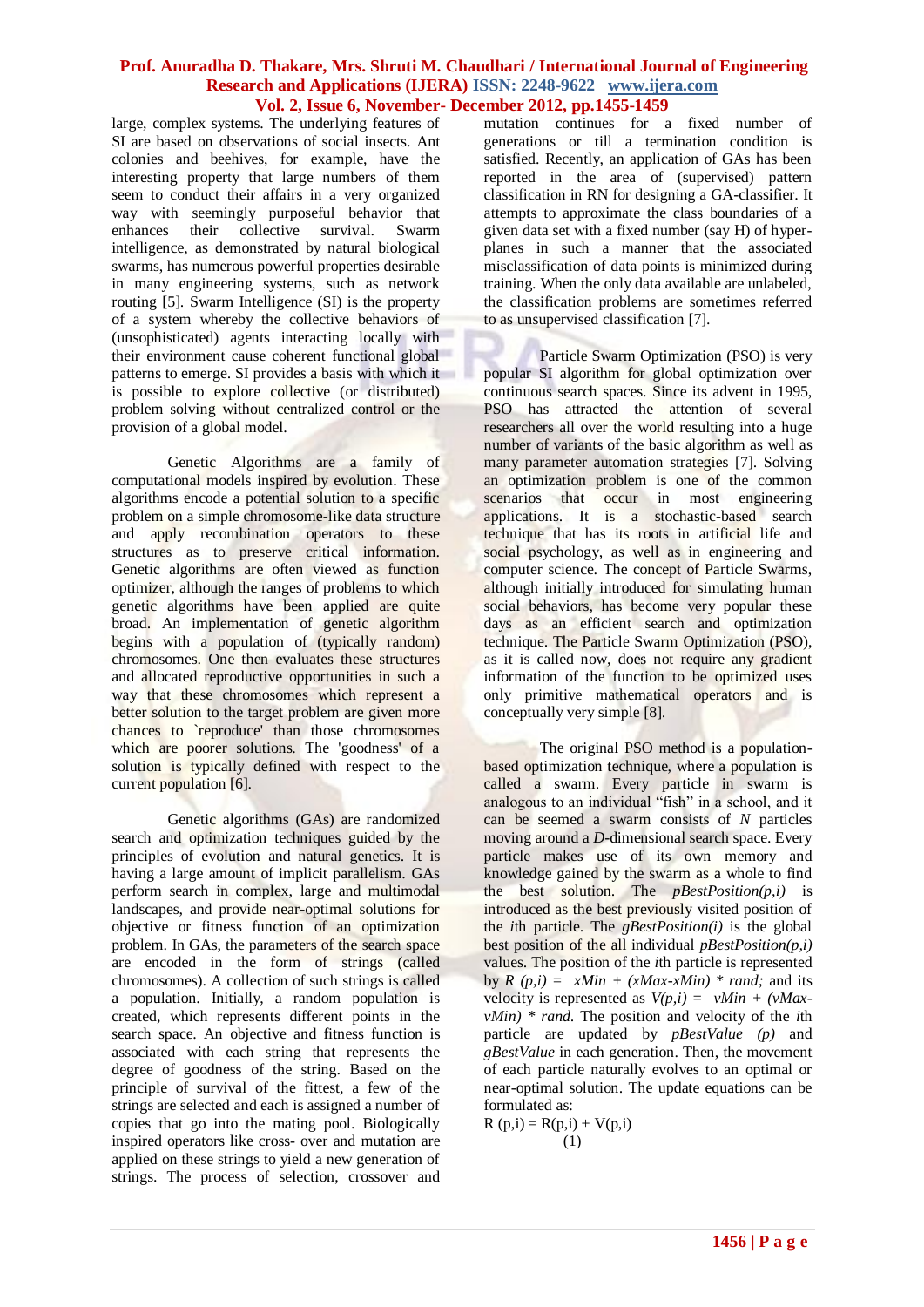$V(p,i)= V(p,i) + w^*(rand * C1 * (pBestPosition(p,i) R(p,i)$  + rand \* C2 \* (gBestPosition(i) -  $R(p,i)$ )) (2)

Where *rand* is random number between (0, 1); *C1,*   $C2$  are learning factors. V  $(p,i)$  denote the velocity of the particle,  $R(p,i)$  is a updated particle position. Bee algorithm (BA) is an optimization algorithm inspired by the natural foraging behavior of honeybees (Eberhart, Shi, & Kennedy, 2001). BA requires the setting of a number of parameters, including number of scout bees (n), number of elite sites selected from n visited sites (e), number of best sites out of n visited sites (b), number of bees recruited for elite e sites (n1), number of bees recruited for best b sites (n2), number of bees recruited for other visited sites (r), and neighborhood (ngh) of bees dance search and stopping criterion [8][9].

The bee algorithm is a populationbased [search algorithm](http://en.wikipedia.org/wiki/Search_algorithm) first developed in 2005. It is based on the food foraging behavior of swarms of honey bees. In its basic version, the algorithm performs a kind of neighborhood search combined with random search. It can be used for both [combinatorial optimization](http://en.wikipedia.org/wiki/Combinatorial_optimization) and functional optimization. A colony of honey bees can extend itself over long distances (up to 14 km) and in multiple directions simultaneously to exploit a large number of food sources. A colony prospers by deploying its foragers to good fields. In principle, flower patches with plentiful amounts of nectar or pollen that can be collected with less effort should be visited by more bees, whereas patches with less nectar or pollen should receive fewer bees. The foraging process begins in a colony by scout bees being sent to search for promising flower patches [11]. Scout bees move randomly from one patch to another. During the harvesting season, a colony continues its exploration, keeping a percentage of the population as scout bees. When they return to the hive, those scout bees that found a patch which is rated above a certain quality threshold (measured as a combination of some constituents, such as sugar content) deposit their nectar or pollen and go to the "dance floor" to perform a dance known as the [waggle dance.](http://en.wikipedia.org/wiki/Waggle_dance) This dance is essential for colony communication, and contains three pieces of information regarding a flower patch: the direction in which it will be found, its distance from the hive and its quality rating (or fitness). This information helps the colony to send its bees to flower patches precisely, without using guides or maps. Each individual's knowledge of the outside environment is gleaned solely from the waggle dance. This dance enables the colony to evaluate the relative merit of different patches according to both the quality of the food they provide and the amount of energy needed to harvest it. After waggle dancing inside the hive, the dancer (i.e. the scout bee) goes back to the

flower patch with follower bees that were waiting inside the hive. More follower bees are sent to more promising patches. This allows the colony to gather food quickly and efficiently. While harvesting from a patch, the bees monitor its food level. This is necessary to decide upon the next waggle dance when they return to the hive. If the patch is still good enough as a food source, then it will be advertised in the waggle dance and more bees will be recruited to that source.

The clustering behavior can be classified into two stages: the global searching stage and the local refining stage. The global searching stage guarantees each particle searches widely enough to cover the whole problem space. The refining stage makes all particles converge to the optima when a particle reaches the vicinity of the optimal solution [3]. The hybrid PSO algorithm combines the ability of globalized searching of the PSO algorithm and the fast convergence of the K-means algorithm and avoids the drawback of both algorithms.

A new way of integrating GA with PSO explored in the paper has shown better clustering performance not only on data sets but also on different documents [5]. PSO is one such method where global optimization is done. But the disadvantage of the PSO algorithm is, in PSO, when we select an initial population, say 10; we are constrained to the 10 particles.

In order to integrate BA global search ability with the local search advantages of PSO [8], the study proposes a new optimization hybrid swarm algorithm – the Particle-Bee Algorithm (PBA). It integrates the intelligent swarming behavior of honeybees and birds. The study compares the performance of PBA with that of genetic algorithm (GA), differential evolution (DE), bee algorithm (BA) and particle swarm optimization (PSO) for multi-dimensional benchmark numerical problems. The algorithm named as Genetic Bee Tabu K-means Clustering Algorithm (*GBTKC)* is a novel hybrid algorithm. In this algorithm, the benefits of K-means algorithm are used in order to improve its efficiency [13]. *GBTKC* is based on basic Honey Bee Algorithm (HBA) and a mixture of Genetic Algorithm (GA), Tabu Search (TS) and K-Means Method is used to design it. It does not stuck on locally optimal solutions. The quality of findings and answers provided by this algorithm is much better than those of the previous studied algorithms in subject literature.

Gauss chaotic map adopts a random sequence with a random starting point as a parameter. It relies on the Gauss Chaotic map parameter to update the positions and velocities of the particles [14]. It provides the significant chaos distribution to balance the exploration and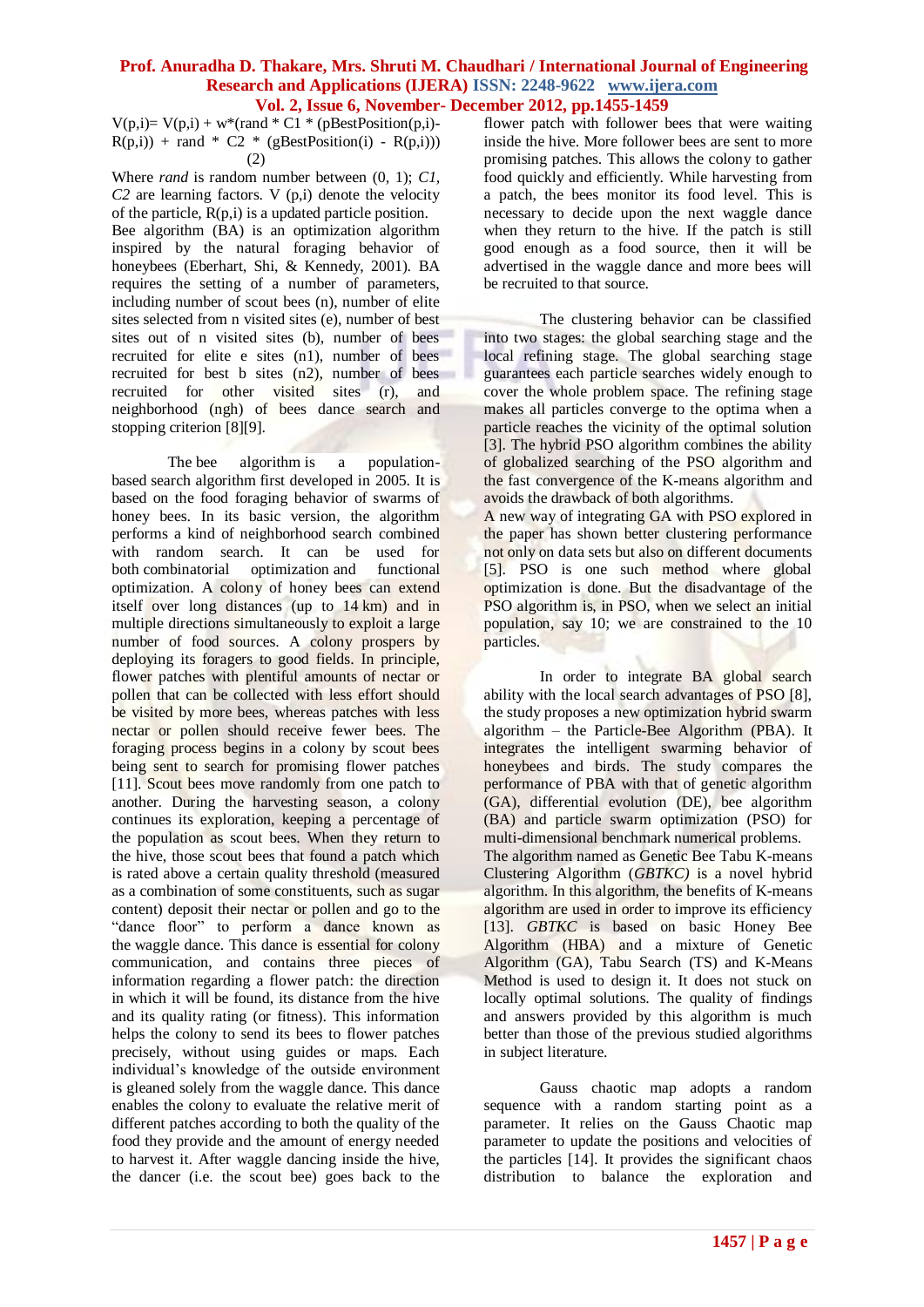exploitation capability for search process. This easy and fast function generates a random seed processes, and further improve the performance of PSO due to their unpredictability.

### **II. PROPOSED SYSTEM**

From the study of research done in SI, the proposed system is to hybridize PSO and BA [5]. There are two techniques for hybridization, namely, transitional technique and parallel technique. Transitional technique can be used for hybridization of PSO and BA. The idea is to integrate PSO and BA. The proposed algorithm can runs PSO for some time and then makes transitions to BA and runs BA for some time and transits back to PSO.

There are two techniques for integrating P.S.O and B.A.

#### **Transitional Technique:**

This technique is used to integrate P.S.O and B.A. The algorithm runs P.S.O for some time and then makes a transition to B.A and it runs in B.A for some time and transits back to P.S.O. The steps are as follows:

1. Select a population of size n randomly and initialize the population.

2. Start with number of iterations equal to zero.

3. Perform either B.A operations or P.S.O operations.

4. Generate output of the algorithms.

5. Evaluate fitness for each individual.

6. Perform these transitions until termination condition is reached.

7.

#### **Parallel Technique:**

In this parallel method, the population is divided into two parts and it is evolved with the two techniques respectively. The algorithm executes the two techniques simultaneously and selects user specified number of best individuals from each system exchanging after a user defined number of iterations. The individual with larger fitness value is more often selected. The steps are as follows:

1. Select a population of size n randomly and Initialize the population.

2. Evaluate fitness for each individual.

3. If a termination criterion is not met, split the population to do selective reproduction and velocity updating. Depending on the algorithm employed.

4. If algorithm used is B.A perform operations. Else perform personal best calculation.

5. Repeat this process until final solution is reached.



Figure 1: Flowchart for proposed Hybrid **System** 

The objective of the proposed system is to get the more optimum results for clustering using the hybridization of Particle Swarm Optimization and Bee Algorithm. The hybridization can overcome the drawbacks of both algorithms. In future, it can be applied on different datasets.

## **III. CONCLUSION**

In this paper, a particle swarm optimization (PSO) algorithm, which using characterizes bird flocking or fish schooling behavior and Bee Algorithm (BA), which is based on food foraging behavior of swarms of honey bees, are studied to solve the clustering problem. Differing from many of the previously-proposed approaches, the PSO algorithm can be applied both when the number of clusters is known as well as when this number is unknown. Every particle makes use of its own memory and knowledge gained by the swarm as a whole to find the best solution. The proposed algorithm which will be utilized to solve the issues of clustering is the modified version of the basic Bee Algorithm and Particle Swarm Optimization. In future, it can be applied to solve other optimization problems.

## **REFERENCES**

- [1] [Jiawei Han,](http://www.google.sk/search?hl=sk&tbo=p&tbm=bks&q=inauthor:%22Jiawei+Han%22) [Micheline Kamber,](http://www.google.sk/search?hl=sk&tbo=p&tbm=bks&q=inauthor:%22Micheline+Kamber%22)" *Data Mining: Concepts and Techniques*".
- [2] Xiaohui Cui, Thomas E. Potok, Paul Palathingal," Document Clustering using